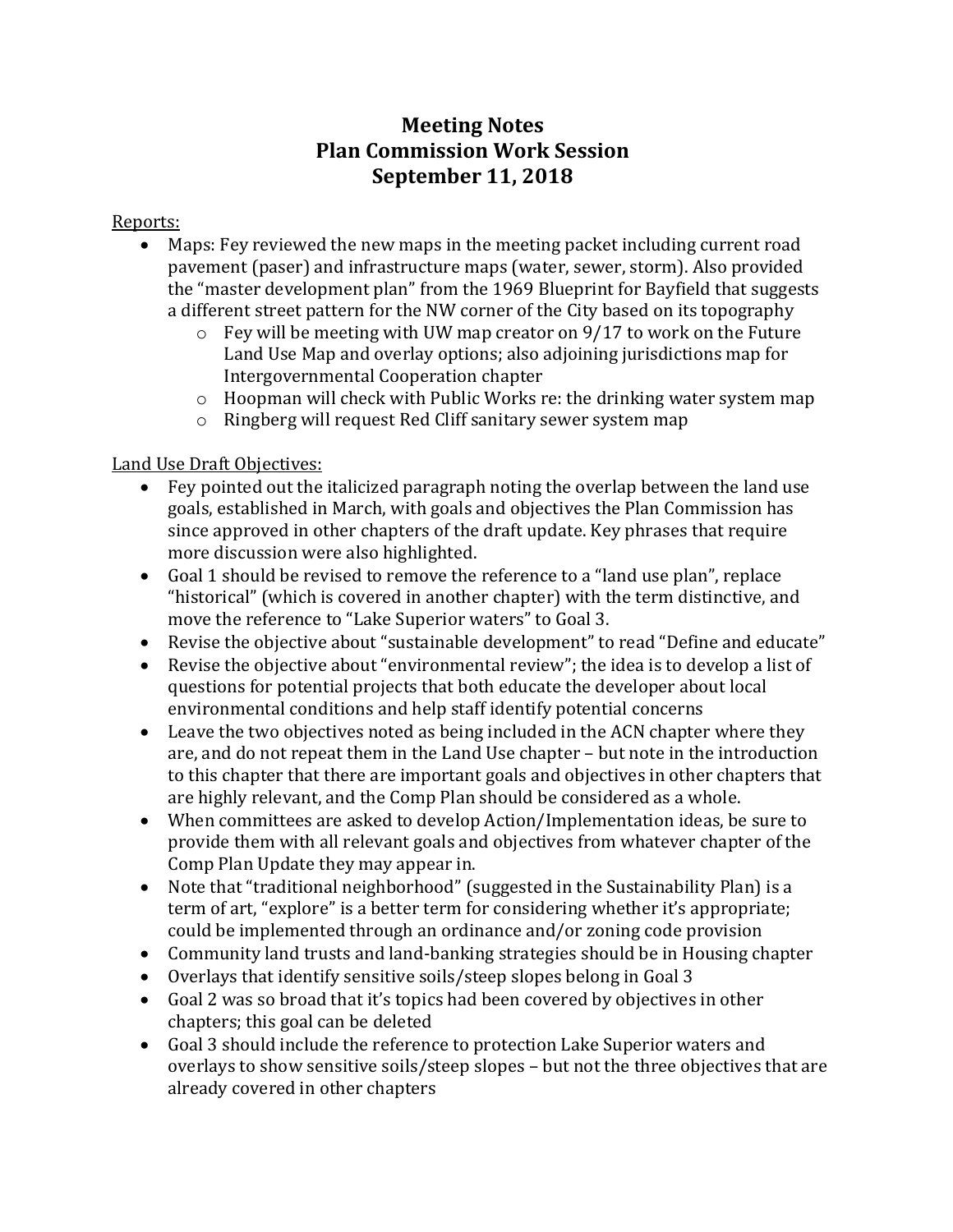Land Use Maps:

- Zoning districts have not changed since last Comp Plan, can use 2002 map
- 2002 Existing and Proposed Land Use were very similar, no significant differences
- Categories and their colors are confusing, hard to follow from one map to another
- Clarify terminology in map legends wherever possible
- Existing Land Use Map 2018
	- o remove the word "vacant"
	- o add watercourses
	- o "unbuilt streets" in the grid should be obscured somehow
- Future Land Use Map 2018
	- o Use aerial photo as background? (cf Strand)
	- o Add watercourses
	- o Show only the roads that are paved
	- $\circ$  Explore overlays of steep slopes @ different % (6,8,10,12?)
	- o Explore ways of depicting 1969 plan for NW corner
	- o What should the "proposed land use" categories include?
- Consider an "infrastructure map" sewer/storm (include water?)

Agriculture, Cultural & Natural Resources Draft Objectives:

• Approved removing Goal 2 second objective and adding quotes to "dark sky"

Utilities & Community Facilities Revisions:

• Approved revised language for Objective #6 re: emergency services

Intergovernmental Cooperation:

- Create an overview map that covers the area shown in the example
	- o Include Ashland County along Chequamegon Bay
	- o Add Red Cliff Reservation boundaries
	- o Include watercourses
	- o Include community facilities
		- National Lakeshore
		- Airstrips
		- $\blacksquare$  Ski Hill
		- Major roads?
		- Town Hall locations?

## Next Steps/Calendar:

Scheduled Plan Commission meetings and potential topic areas:

September 25 Work Session:

- Issues & Opportunities
- Health and Education Goals
- Implementation Chapter Intro
- All chapter revisions considered to date

October 9 Work Session: Finalize full draft text and maps

October 23 Work Session: Finalize full draft text and maps if needed; hold the date